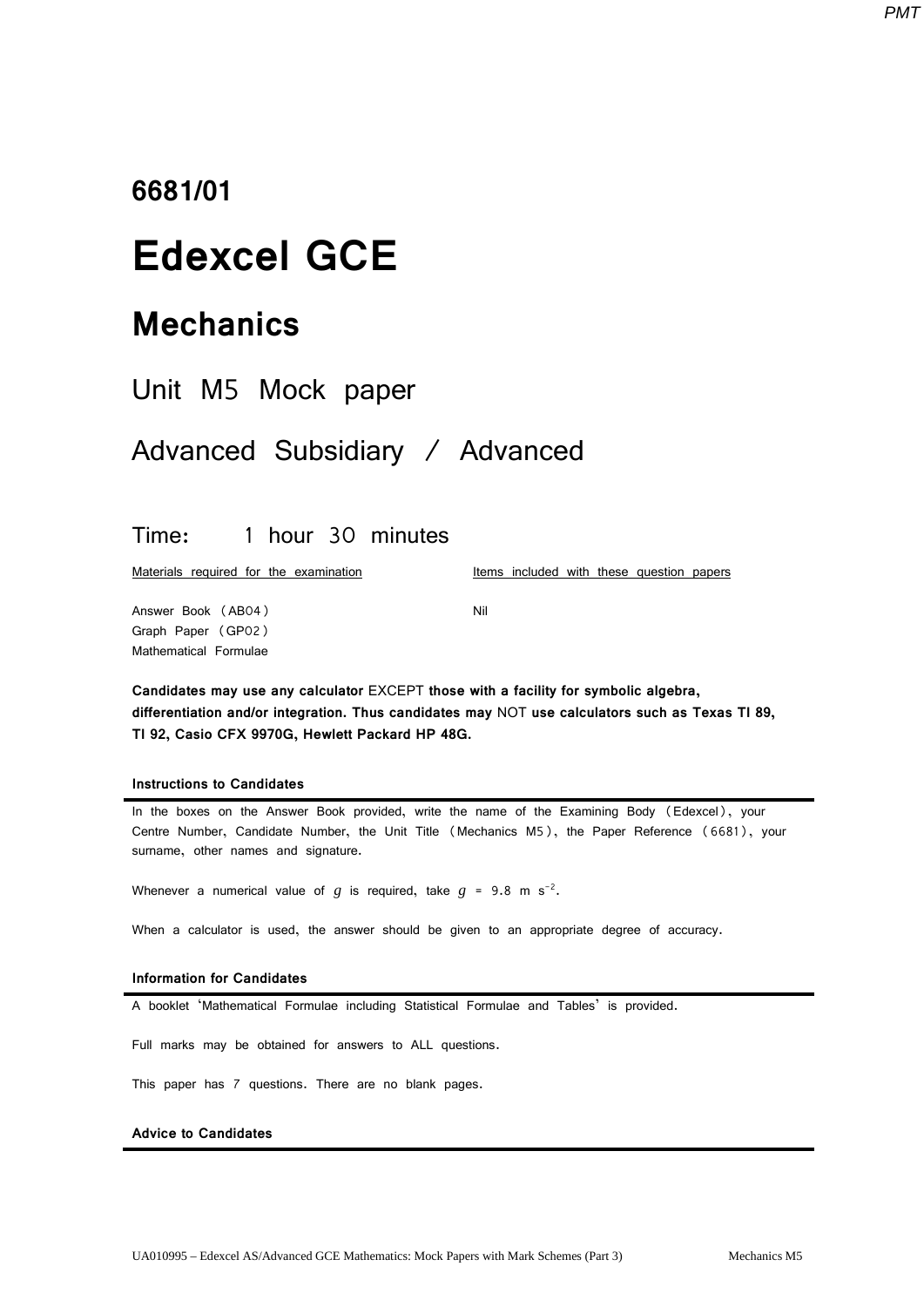You must ensure that your answers to parts of questions are clearly labelled.

You must show sufficient working to make your methods clear to the Examiner. Answers without working will gain no credit

© 2001 Edexcel Foundation



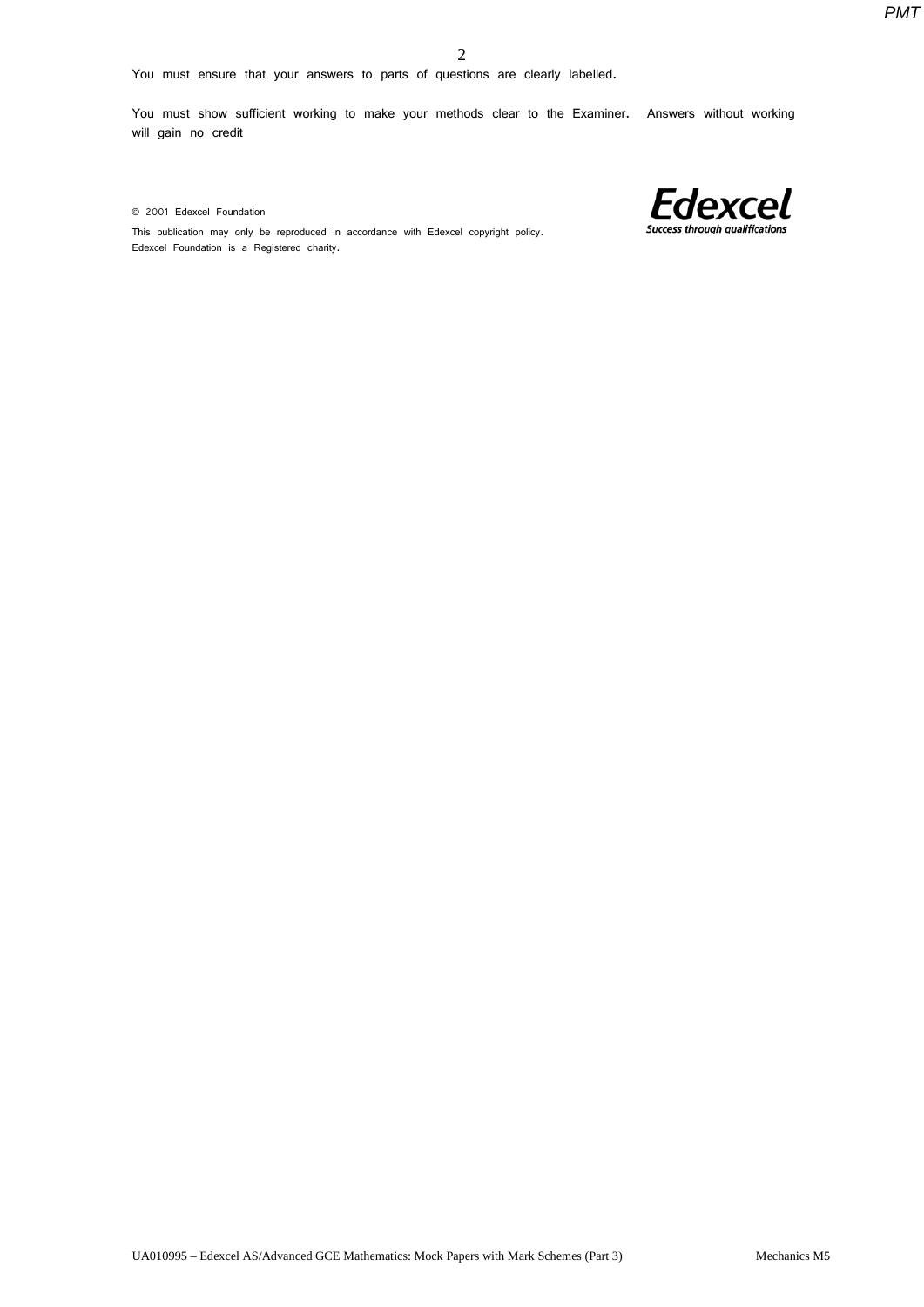| A bead of mass 0.5 kg is threaded on a smooth straight wire. The forces acting on the bead                                                          |
|-----------------------------------------------------------------------------------------------------------------------------------------------------|
| are a constant force $(2\mathbf{i} + 3\mathbf{j} + x\mathbf{k})$ N, its weight $(-4.9\mathbf{k})$ N, and the reaction on the bead from<br>the wire. |
|                                                                                                                                                     |

(*a*) Explain why the reaction on the bead from the wire does no work as the bead moves along the wire. **(1 mark)**

The bead moves from the point *A* with position vector  $(i + j - 3k)$  m relative to a fixed origin *O* to the point *B* with position vector  $(3\mathbf{i} - \mathbf{j} + 2\mathbf{k})$  m. The speed of the bead at *A* is 2 m s<sup> $-1$ </sup> and the speed of the bead at *B* is 4 m s<sup> $-1$ </sup>.

(b) Find the value of *x*. **(6 marks)**

**2.** A rod *AB* has mass *m* and length 4*a*. It is free to rotate about a fixed smooth horizontal axis through the point *O* of the rod, where  $AO = a$ . The rod is hanging in equilibrium with *B* below *O* when it is struck by a particle *P,* of mass 3*m,* moving horizontally with speed *v.*  When *P* strikes the rod, it adheres to it. Immediately after striking the rod, *P* has speed  $\frac{2}{3}v$ .

Find the distance from *O* of the point where *P* strikes the rod. **(7 marks)** 

**3.** At time *t* seconds, the position vector **r** metres of a particle *P,* relative to a fixed origin *O,*  satisfies the differential equation

$$
\frac{\mathrm{d}^2\mathbf{r}}{\mathrm{d}t^2} + 4\frac{\mathrm{d}\mathbf{r}}{\mathrm{d}t} + 3\mathbf{r} = \mathbf{0}.
$$

At time  $t = 0$ , *P* is at the point with position vector 2**i** m and is moving with velocity 2**j** m s<sup>-1</sup>.

Find the position vector of *P* when  $t = \ln 2$ . (10 marks)

**4.** Two forces  $\mathbf{F}_1$  and  $\mathbf{F}_2$  act on a rigid body, where  $\mathbf{F}_1 = (2\mathbf{j} + 3\mathbf{k})$  N and  $\mathbf{F}_2 = (\mathbf{i} + 4\mathbf{k})$  N. The force  $\mathbf{F}_1$  acts through the point with position vector  $(\mathbf{i} + \mathbf{k})$  m relative to a fixed origin *O*. The force **F**<sup>2</sup> acts through the point with position vector (2**j**) m. The two forces are equivalent to a single force **F**.

| ( <i>a</i> ) Find the magnitude of <b>F</b> .                                                                                | $(3$ marks)         |
|------------------------------------------------------------------------------------------------------------------------------|---------------------|
| (b) Find, in the form $\mathbf{r} = \mathbf{a} + \lambda \mathbf{b}$ , a vector equation of the line of action of <b>F</b> . | $(8 \text{ marks})$ |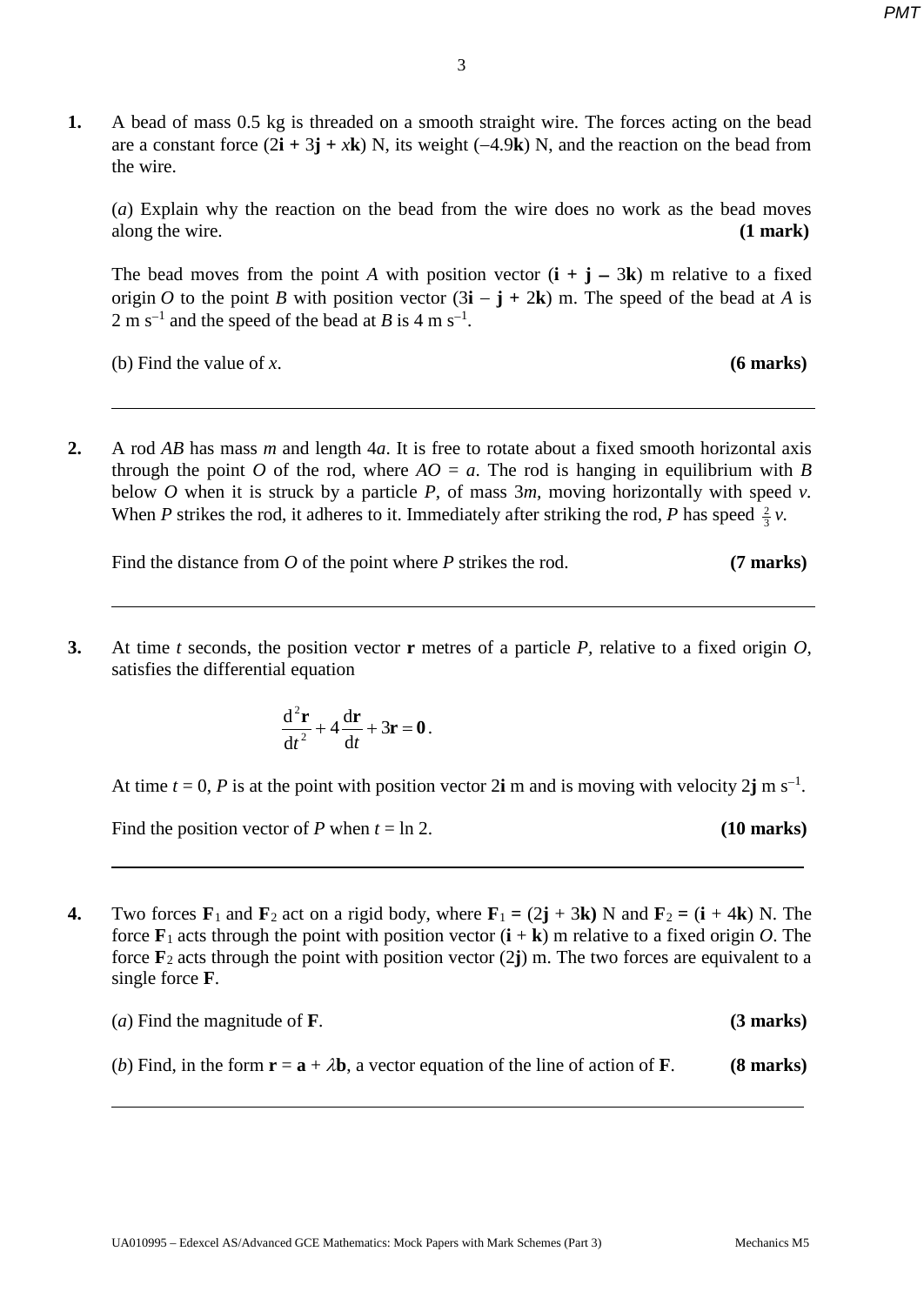**5.** A spaceship is moving in deep space with no external forces acting on it. Initially it has total mass *M* and is moving with speed *V*. The spaceship reduces its speed to  $\frac{2}{3}$  *V* by ejecting fuel from its front end with a speed of *c* relative to itself and in the same direction as its own motion.

Find the mass of fuel ejected. **(11 marks)** 

**6.** (*a*) Show by integration that the moment of inertia of a uniform disc, of mass *m* and radius *a*, about an axis through the centre of disc and perpendicular to the plane of the disc is  $\frac{1}{2}ma^2$ .

**Figure 1**

**(3 marks)**



A uniform rod *AB* has mass 3*m* and length 2*a*. A uniform disc, of mass 4*m* and radius  $\frac{1}{2}a$ , is attached to the rod with the centre of the disc lying on the rod a distance  $\frac{3}{2}a$  from *A*. The rod lies in the plane of the disc, as shown in Fig. 1. The disc and rod together form a pendulum which is free to rotate about a fixed smooth horizontal axis *L* which passes through *A* and is perpendicular to the plane of the pendulum.

(*b*) Show that the moment of inertia of the pendulum about *L* is  $\frac{27}{2}$  *ma*<sup>2</sup> .**(3 marks)**

The pendulum makes small oscillations about its position of stable equilibrium.

(*c*) Show that the motion of the pendulum is approximately simple harmonic, and find the period of the oscillations. **(6 marks)**